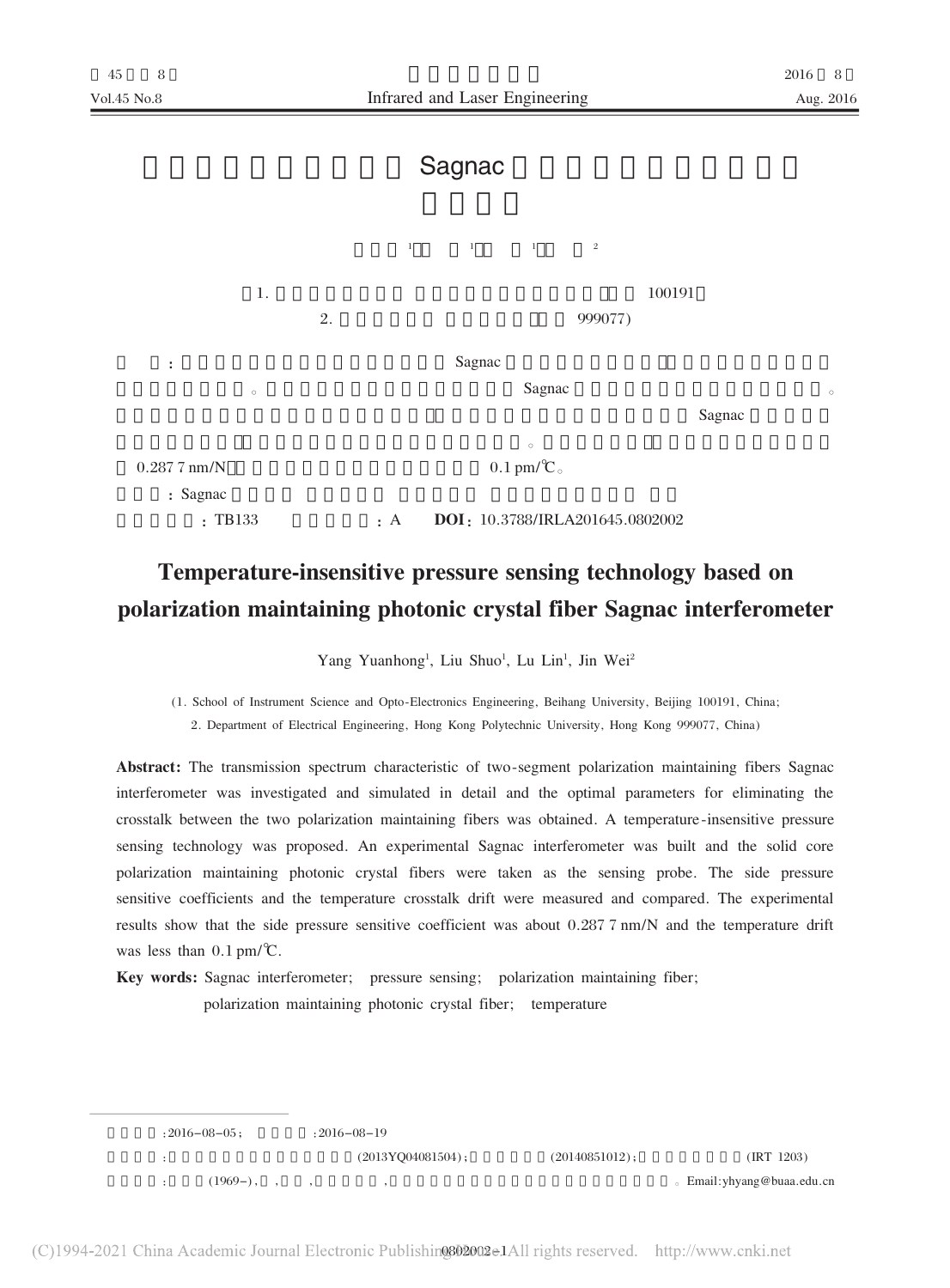| 8                                                                                                                                                                                                                                                            |                                                                                                                                                                                                                                                                                                                                                                                                                                                                                                                                                                                                                                                                                                                                                                                                                                                                     |                                                               | www.irla.cn                        |                                                                                                                                                                                                                                    |                                                                                                              |                      | 45         |
|--------------------------------------------------------------------------------------------------------------------------------------------------------------------------------------------------------------------------------------------------------------|---------------------------------------------------------------------------------------------------------------------------------------------------------------------------------------------------------------------------------------------------------------------------------------------------------------------------------------------------------------------------------------------------------------------------------------------------------------------------------------------------------------------------------------------------------------------------------------------------------------------------------------------------------------------------------------------------------------------------------------------------------------------------------------------------------------------------------------------------------------------|---------------------------------------------------------------|------------------------------------|------------------------------------------------------------------------------------------------------------------------------------------------------------------------------------------------------------------------------------|--------------------------------------------------------------------------------------------------------------|----------------------|------------|
|                                                                                                                                                                                                                                                              |                                                                                                                                                                                                                                                                                                                                                                                                                                                                                                                                                                                                                                                                                                                                                                                                                                                                     |                                                               |                                    |                                                                                                                                                                                                                                    | $^{\left[ 8\right] }$ $_{\circ}$                                                                             |                      |            |
| $\boldsymbol{0}$                                                                                                                                                                                                                                             |                                                                                                                                                                                                                                                                                                                                                                                                                                                                                                                                                                                                                                                                                                                                                                                                                                                                     |                                                               |                                    |                                                                                                                                                                                                                                    |                                                                                                              | Sagnac               |            |
| Sagnac                                                                                                                                                                                                                                                       |                                                                                                                                                                                                                                                                                                                                                                                                                                                                                                                                                                                                                                                                                                                                                                                                                                                                     |                                                               |                                    |                                                                                                                                                                                                                                    |                                                                                                              | $\circ$              |            |
|                                                                                                                                                                                                                                                              |                                                                                                                                                                                                                                                                                                                                                                                                                                                                                                                                                                                                                                                                                                                                                                                                                                                                     |                                                               |                                    |                                                                                                                                                                                                                                    | Sagnac                                                                                                       |                      | $PM-$      |
| (PMF)                                                                                                                                                                                                                                                        |                                                                                                                                                                                                                                                                                                                                                                                                                                                                                                                                                                                                                                                                                                                                                                                                                                                                     |                                                               | ,                                  | PCF                                                                                                                                                                                                                                | $\circ$                                                                                                      | Sagnac               |            |
|                                                                                                                                                                                                                                                              |                                                                                                                                                                                                                                                                                                                                                                                                                                                                                                                                                                                                                                                                                                                                                                                                                                                                     | $\circ$                                                       |                                    |                                                                                                                                                                                                                                    | $\circ$                                                                                                      |                      |            |
|                                                                                                                                                                                                                                                              |                                                                                                                                                                                                                                                                                                                                                                                                                                                                                                                                                                                                                                                                                                                                                                                                                                                                     |                                                               |                                    |                                                                                                                                                                                                                                    |                                                                                                              | $\circ$              |            |
|                                                                                                                                                                                                                                                              |                                                                                                                                                                                                                                                                                                                                                                                                                                                                                                                                                                                                                                                                                                                                                                                                                                                                     | $^{\rm [1-3]}$ $_{\rm \circ}$                                 | $\overline{\phantom{a}}$           | $\mathbf{1}$                                                                                                                                                                                                                       |                                                                                                              |                      |            |
|                                                                                                                                                                                                                                                              |                                                                                                                                                                                                                                                                                                                                                                                                                                                                                                                                                                                                                                                                                                                                                                                                                                                                     |                                                               | $\circ$ Do-                        |                                                                                                                                                                                                                                    |                                                                                                              |                      |            |
| Hyun Kim                                                                                                                                                                                                                                                     | $[4] % \includegraphics[width=0.9\columnwidth]{figures/fig_4} \caption{A graph shows a function of the number of times, and the number of times, in the right, the number of times, in the right, the number of times, in the right, the number of times, in the right, the number of times, in the right, the number of times, in the right, the number of times, in the right, the number of times, in the right, the number of times, in the right, the number of times, in the right, the number of times, in the right, the number of times, in the right, the number of times, in the right, the number of times, in the right, the number of times, in the right, the number of times, in the right, the number of times, in the right, the number of times, in the right, the number of times, in the right, the number of times, in the right, the number$ |                                                               | $(PM-PCF)$                         | $\bf{l}$                                                                                                                                                                                                                           | Sagnac                                                                                                       |                      |            |
| Sagnac                                                                                                                                                                                                                                                       |                                                                                                                                                                                                                                                                                                                                                                                                                                                                                                                                                                                                                                                                                                                                                                                                                                                                     |                                                               |                                    | $\circ$                                                                                                                                                                                                                            |                                                                                                              | (BBS),               |            |
| $_{\circ}$ J. Shi                                                                                                                                                                                                                                            | $\left[5\right]$                                                                                                                                                                                                                                                                                                                                                                                                                                                                                                                                                                                                                                                                                                                                                                                                                                                    | Sagnac                                                        |                                    | (SMF DC),<br>(PC1)                                                                                                                                                                                                                 | $PC2$ ),                                                                                                     |                      |            |
|                                                                                                                                                                                                                                                              |                                                                                                                                                                                                                                                                                                                                                                                                                                                                                                                                                                                                                                                                                                                                                                                                                                                                     |                                                               | $\circ$<br>$^\bullet$              | PMF,                                                                                                                                                                                                                               | (OSA)                                                                                                        | $\circ$              | $L_1, L_2$ |
|                                                                                                                                                                                                                                                              |                                                                                                                                                                                                                                                                                                                                                                                                                                                                                                                                                                                                                                                                                                                                                                                                                                                                     |                                                               | (PC)                               | SMF DC                                                                                                                                                                                                                             |                                                                                                              |                      |            |
| Sagnac                                                                                                                                                                                                                                                       |                                                                                                                                                                                                                                                                                                                                                                                                                                                                                                                                                                                                                                                                                                                                                                                                                                                                     |                                                               | $\overline{\phantom{a}}$           |                                                                                                                                                                                                                                    |                                                                                                              |                      | DC         |
|                                                                                                                                                                                                                                                              |                                                                                                                                                                                                                                                                                                                                                                                                                                                                                                                                                                                                                                                                                                                                                                                                                                                                     |                                                               | $^{[6]}$ $\circ$ $\,$ Y.           |                                                                                                                                                                                                                                    |                                                                                                              |                      | $\circ$    |
| $[7] \centering% \includegraphics[width=1\textwidth]{images/TransY.pdf} \caption{The 3D (top) and the 4D (bottom) of the 3D (bottom) of the 3D (bottom) of the 3D (bottom) of the 3D (bottom) of the 3D (bottom) of the 3D (bottom).} \label{fig:3D}$<br>Liu |                                                                                                                                                                                                                                                                                                                                                                                                                                                                                                                                                                                                                                                                                                                                                                                                                                                                     |                                                               |                                    | <b>OSA</b>                                                                                                                                                                                                                         | $\sqrt{2}$<br>$\circ$                                                                                        |                      |            |
|                                                                                                                                                                                                                                                              |                                                                                                                                                                                                                                                                                                                                                                                                                                                                                                                                                                                                                                                                                                                                                                                                                                                                     | ⊙ G. Sun                                                      |                                    | $^{[8]}$ :                                                                                                                                                                                                                         |                                                                                                              | $\circ$              |            |
|                                                                                                                                                                                                                                                              | <b>PMF</b>                                                                                                                                                                                                                                                                                                                                                                                                                                                                                                                                                                                                                                                                                                                                                                                                                                                          |                                                               |                                    |                                                                                                                                                                                                                                    |                                                                                                              |                      |            |
|                                                                                                                                                                                                                                                              |                                                                                                                                                                                                                                                                                                                                                                                                                                                                                                                                                                                                                                                                                                                                                                                                                                                                     |                                                               |                                    | $I=\left[\cos\frac{(\phi_1+\phi_2)}{2}\sin(\theta_1+\theta_3)\cos\theta_2+\cos\frac{(\phi_1-\phi_2)}{2}\cos(\theta_1+\theta_3)\sin\theta_2\right]^2$                                                                               |                                                                                                              |                      | (1)        |
|                                                                                                                                                                                                                                                              | $\phi_i = 2\pi B_i L_i / \lambda_i$ , $i=1,2$                                                                                                                                                                                                                                                                                                                                                                                                                                                                                                                                                                                                                                                                                                                                                                                                                       |                                                               | (2)                                | $I = \left[\frac{1}{2} + \frac{1}{2}\cos(\phi_1 + \phi_2)\right] \sin^2(\theta_1 + \theta_3)\cos^2(\theta_2 + \phi_3)$                                                                                                             |                                                                                                              |                      |            |
| $:\phi_i$                                                                                                                                                                                                                                                    | <b>PMF</b>                                                                                                                                                                                                                                                                                                                                                                                                                                                                                                                                                                                                                                                                                                                                                                                                                                                          |                                                               | $;B_i,$                            |                                                                                                                                                                                                                                    |                                                                                                              |                      |            |
| $L_i$                                                                                                                                                                                                                                                        | <b>PMF</b>                                                                                                                                                                                                                                                                                                                                                                                                                                                                                                                                                                                                                                                                                                                                                                                                                                                          |                                                               | ; $\lambda_i$                      |                                                                                                                                                                                                                                    | $\left[\frac{1}{2}+\frac{1}{2}\cos(\phi_1-\phi_2)\right]\cos^2(\theta_1+\theta_3)\sin^2\theta_2+$            |                      |            |
| $\,{}_{\circ}\,$ $\,\theta_{1}$<br>$\theta_3$                                                                                                                                                                                                                |                                                                                                                                                                                                                                                                                                                                                                                                                                                                                                                                                                                                                                                                                                                                                                                                                                                                     | ${\rm P}{\bf C}$                                              | PMF                                |                                                                                                                                                                                                                                    | $[\cos(\phi_1)+\cos(\phi_2)]\sin(\theta_1+\theta_3)\cos(\theta_1+\theta_3)\cdot\cos\theta_2\sin\theta_2$ (3) |                      |            |
| $\circ$ $\theta_2$                                                                                                                                                                                                                                           |                                                                                                                                                                                                                                                                                                                                                                                                                                                                                                                                                                                                                                                                                                                                                                                                                                                                     | <b>PMF</b>                                                    |                                    | $\overline{2}$                                                                                                                                                                                                                     |                                                                                                              |                      |            |
|                                                                                                                                                                                                                                                              | $\circ$                                                                                                                                                                                                                                                                                                                                                                                                                                                                                                                                                                                                                                                                                                                                                                                                                                                             | <b>PMF</b>                                                    | Sagnac                             |                                                                                                                                                                                                                                    |                                                                                                              |                      |            |
|                                                                                                                                                                                                                                                              |                                                                                                                                                                                                                                                                                                                                                                                                                                                                                                                                                                                                                                                                                                                                                                                                                                                                     |                                                               | $:\phi_1, \phi_2, \phi_1 - \phi_2$ | $\circ$                                                                                                                                                                                                                            |                                                                                                              | Sagnac               |            |
| $\phi_1 + \phi_2$                                                                                                                                                                                                                                            | (1)                                                                                                                                                                                                                                                                                                                                                                                                                                                                                                                                                                                                                                                                                                                                                                                                                                                                 |                                                               |                                    | <b>PMF</b>                                                                                                                                                                                                                         |                                                                                                              | $\ddot{\phantom{0}}$ |            |
|                                                                                                                                                                                                                                                              |                                                                                                                                                                                                                                                                                                                                                                                                                                                                                                                                                                                                                                                                                                                                                                                                                                                                     |                                                               |                                    | $I = \left[\sin(\theta_1 + \theta_3 + \theta_2)\cos\left(\frac{\phi_1}{2}\right)\cos\left(\frac{\phi_2}{2}\right) - \sin(\theta_1 + \theta_3 - \theta_2)\sin\left(\frac{\phi_1}{2}\right)\sin\left(\frac{\phi_2}{2}\right)\right]$ |                                                                                                              |                      | (4)        |
| $_{\rm BBS}$                                                                                                                                                                                                                                                 | <b>SMF</b>                                                                                                                                                                                                                                                                                                                                                                                                                                                                                                                                                                                                                                                                                                                                                                                                                                                          |                                                               |                                    |                                                                                                                                                                                                                                    | $\phi_1$<br>$\phi_2$                                                                                         |                      |            |
|                                                                                                                                                                                                                                                              | DC                                                                                                                                                                                                                                                                                                                                                                                                                                                                                                                                                                                                                                                                                                                                                                                                                                                                  |                                                               |                                    | 45                                                                                                                                                                                                                                 |                                                                                                              |                      |            |
| OSA                                                                                                                                                                                                                                                          |                                                                                                                                                                                                                                                                                                                                                                                                                                                                                                                                                                                                                                                                                                                                                                                                                                                                     | θ.                                                            | θ.                                 | $-50$                                                                                                                                                                                                                              |                                                                                                              |                      |            |
|                                                                                                                                                                                                                                                              | PC1                                                                                                                                                                                                                                                                                                                                                                                                                                                                                                                                                                                                                                                                                                                                                                                                                                                                 | PMF1<br>PMF <sub>2</sub>                                      | PC <sub>2</sub>                    | Power/dBm<br>$-55$                                                                                                                                                                                                                 |                                                                                                              |                      |            |
| 1                                                                                                                                                                                                                                                            | Sagnac                                                                                                                                                                                                                                                                                                                                                                                                                                                                                                                                                                                                                                                                                                                                                                                                                                                              |                                                               |                                    | $-65$                                                                                                                                                                                                                              |                                                                                                              |                      |            |
|                                                                                                                                                                                                                                                              |                                                                                                                                                                                                                                                                                                                                                                                                                                                                                                                                                                                                                                                                                                                                                                                                                                                                     | Fig.1 Schematic illustration of the PMF Sagnac interferometer |                                    | 1520                                                                                                                                                                                                                               | 1540<br>Wavelength/nm                                                                                        | 1560                 | 1580       |
|                                                                                                                                                                                                                                                              | (4)                                                                                                                                                                                                                                                                                                                                                                                                                                                                                                                                                                                                                                                                                                                                                                                                                                                                 | $\theta_1, \theta_2$                                          | $\theta_3$                         | $\sqrt{2}$                                                                                                                                                                                                                         |                                                                                                              |                      |            |
|                                                                                                                                                                                                                                                              | $sin(\theta_1+\theta_2+\theta_3)$                                                                                                                                                                                                                                                                                                                                                                                                                                                                                                                                                                                                                                                                                                                                                                                                                                   | $sin(\theta_1-\theta_2+\theta_3)$                             |                                    |                                                                                                                                                                                                                                    | Fig.2 Typical output spectrum recorded experimentally                                                        |                      |            |

(C)1994-2021 China Academic Journal Electronic Publishin@802002e2All rights reserved. http://www.cnki.net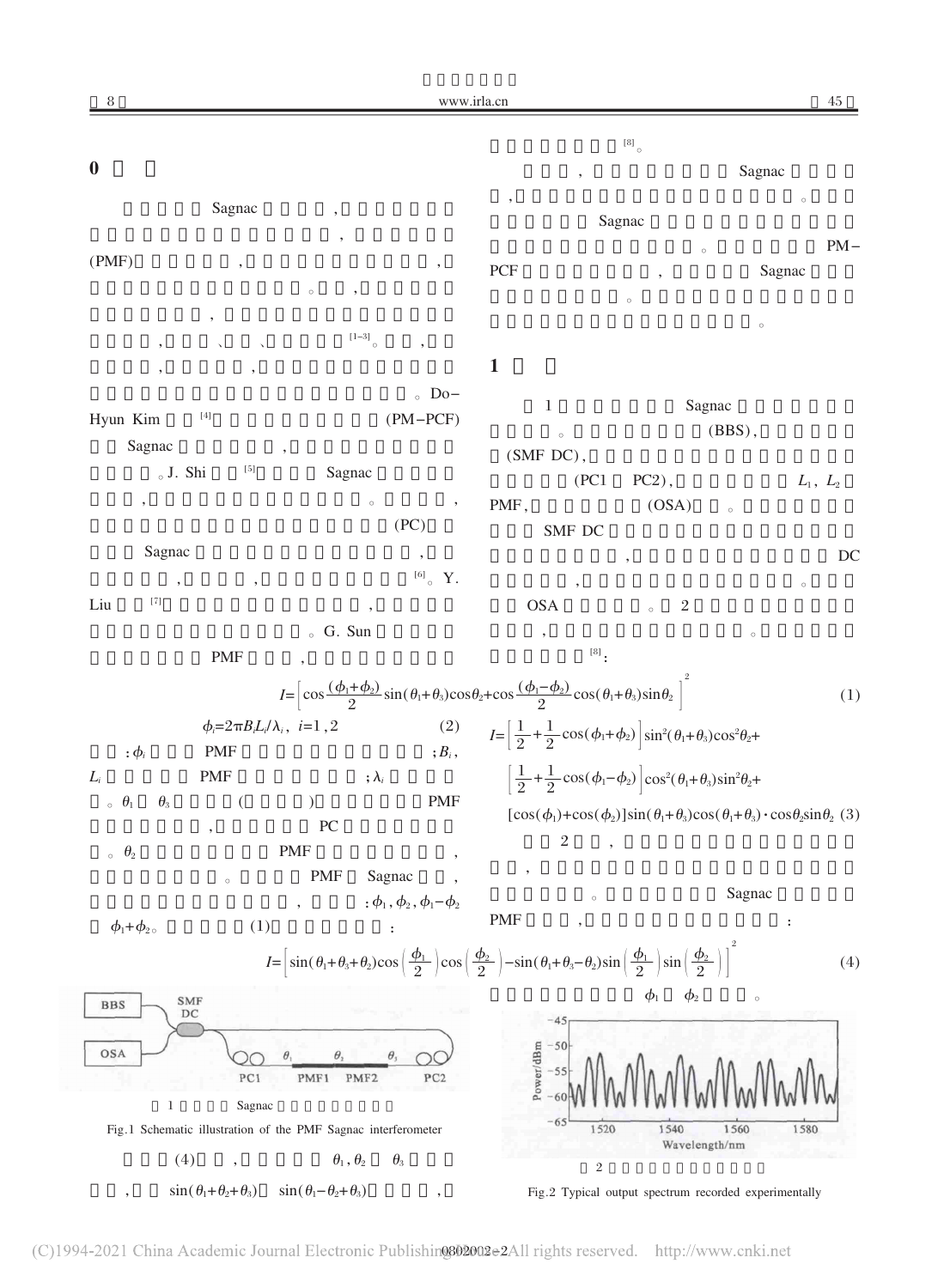

8

**Tab.1 Simulation parameters** 

| $\theta_a$                    | $\theta_{2}$ | $L_1$           | $L_2$  | B <sub>1</sub>                              | $B_{2}$ |
|-------------------------------|--------------|-----------------|--------|---------------------------------------------|---------|
| $50^{\circ}$<br>$130^{\circ}$ | $45^{\circ}$ | $20 \text{ cm}$ |        | 60 cm $9 \times 10^{-4}$ $9 \times 10^{-4}$ |         |
|                               |              |                 | 3<br>٠ |                                             |         |

 $\theta_a$  $13^{\circ}$ ,  $\sim$ 



Fig.3 Simulated interference spectrum with different  $\theta_a$ 

$$
(4) \qquad , \qquad \theta_a - \theta_2 = 0 \qquad \theta_a + \theta_2 = 0 \qquad ,
$$

$$
\begin{array}{cccc}\n & , & \phi_1( \\
\text{PMF1} & ) & \phi_2( \text{PMF2} )_0 & \theta_2=45^\circ, \\
L_1=L_2=20 \text{ cm}, & B_1=B_2=9\times10^{-4}, & \theta_a & 45^\circ -45^\circ, \\
4 & , & , & \pi,\n\end{array}
$$

$$
\phi_1 \qquad \phi_2 \qquad , \qquad (4)
$$
\n
$$
\circ \qquad , \qquad \theta_a - \theta_2 = 0 \qquad \theta_a + \theta_2 = 0 \qquad , PMF1
$$
\n
$$
PMF2 \qquad \qquad (1)
$$
\n
$$
3 \qquad \qquad \lambda_1 \qquad \lambda_2 \qquad \qquad \circ \qquad \qquad .
$$
\n
$$
PMF \qquad \qquad .
$$

 $\circ$ 





Fig.4 Simulated interference spectrum when  $\theta_a + \theta_2 = 0$  and  $\theta_a - \theta_2 = 0$ respectively

$$
\begin{array}{cccc}\n & \theta_a - \theta_2 \neq 0 & \left( \begin{array}{c} 0 \end{array} \right) \theta_a + \theta_2 \neq 0 \,, \\
 & \qquad \qquad 5 \\
 & \qquad \qquad 6_1 \qquad \qquad \theta_2 \qquad \qquad 6\n \end{array} \tag{5}
$$

 $\theta_a - \theta_2 = 0$  $heta_a + h_2 = 0$ 







45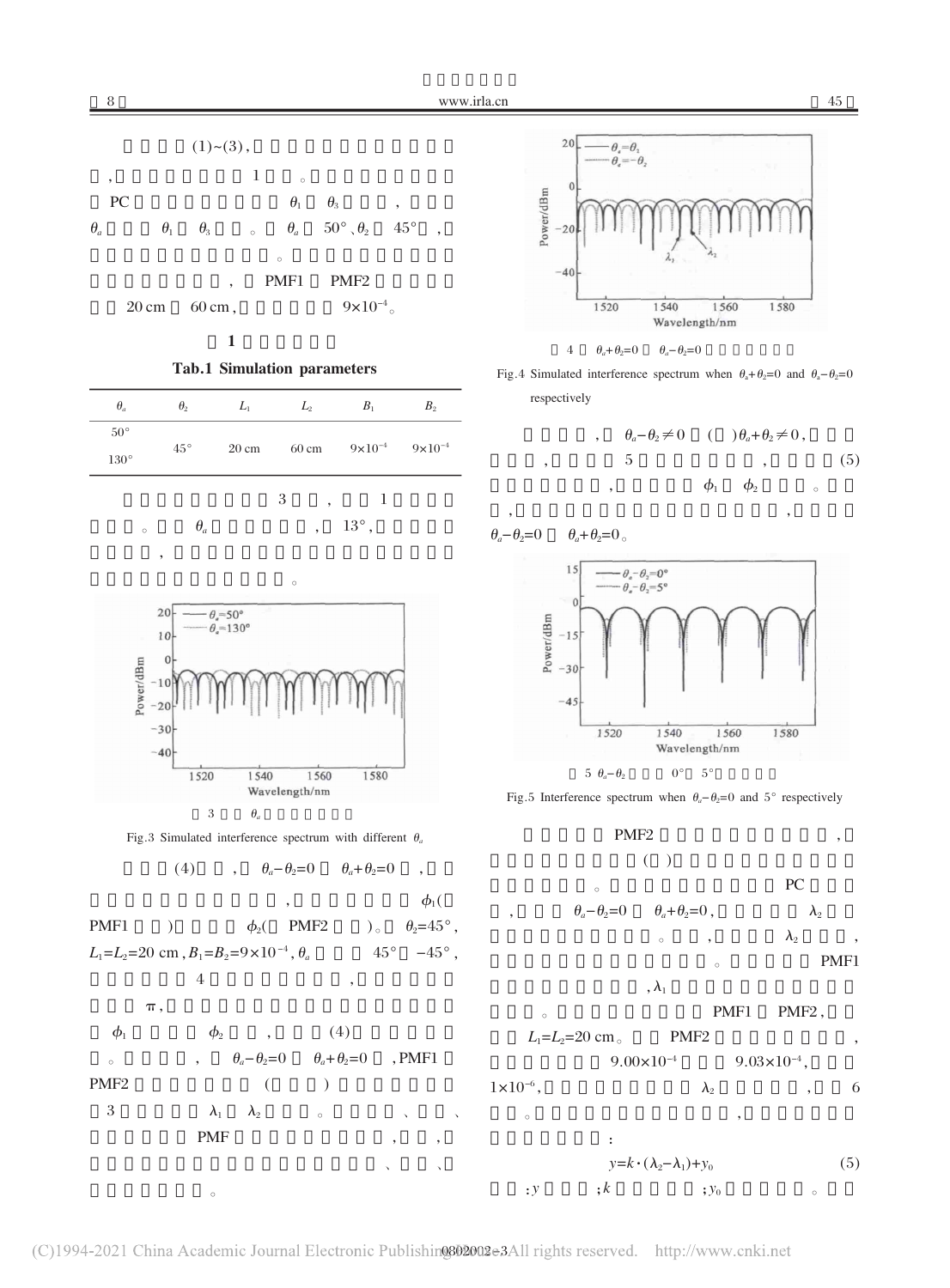



Fig.6 Interference spectrum with different birefringence

## $\overline{2}$

 $\mathbf{1}$ **PM-PCF** Sagnac  $\overline{7}$ 8 (MICRON OPTICS SM- $\epsilon$  $125,$  $1$  pm $)$ PM-PCF1  $PM-$ PCF<sub>2</sub>  $18 \text{ cm}$ PM-PCF  $9.8 \times 10^{-4}$  $45^{\circ}$  $45^{\circ}$  .



图 7 实验装置原理示意图





图 8 实验装置实物图 Fig.8 Photograph of the experimental setup





图 9 压力加载装置示意图

Fig.9 Schematic of pressure loading setup



图 10 当  $\theta_a - \theta_2 \approx 0$  时, 不同压力下的干涉谱





Fig.11 Interference spectrum under different pressures when  $\theta_a - \theta_2 = 0$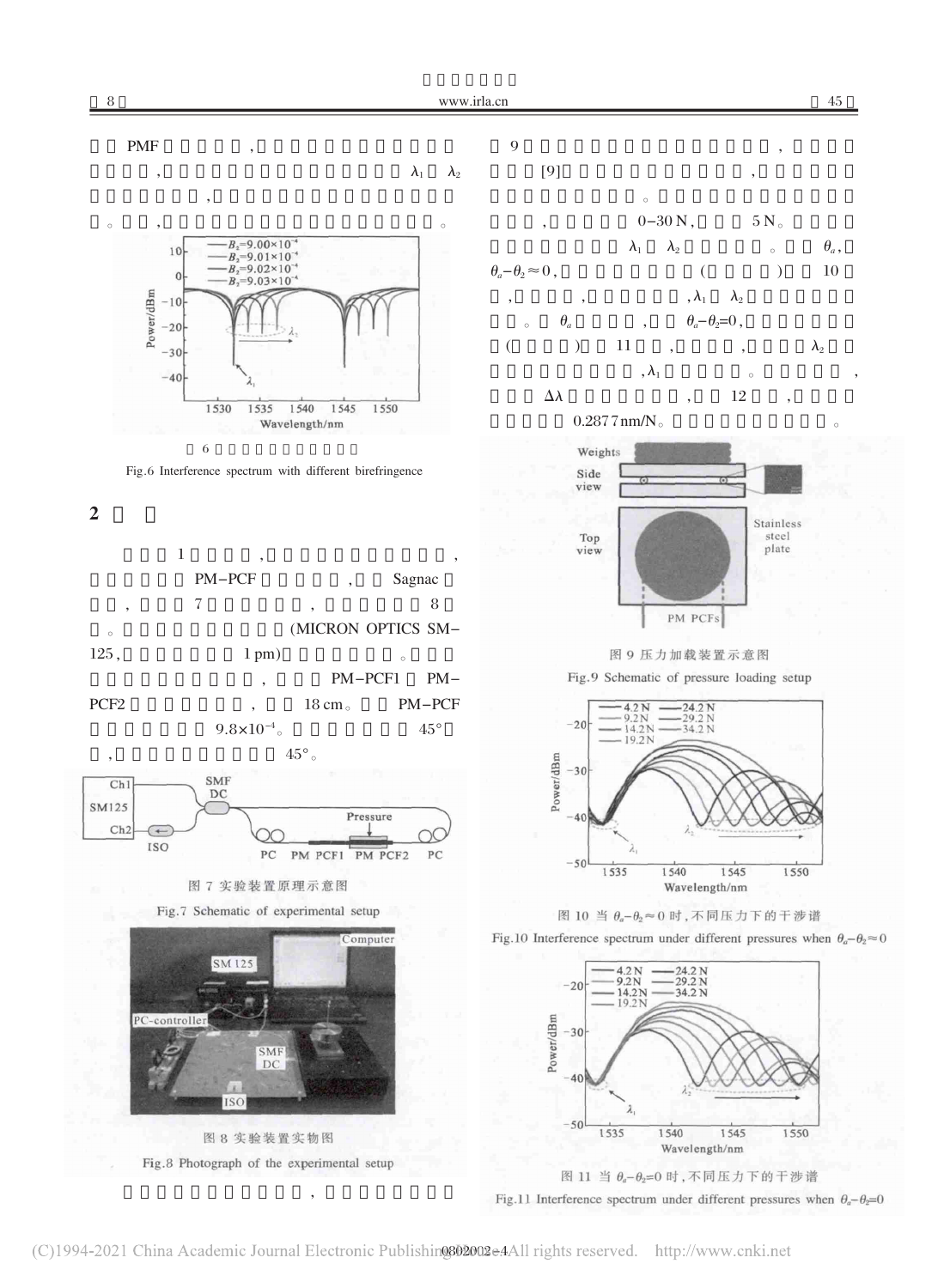







Fig.13 Schematic of the temperature experimental setup





Fig.14 Photograph of the temperature experimental setup







Fig.16 Wavelength difference drift  $\Delta \lambda$  due to temperature

 $\overline{\mathbf{3}}$ 



- [1] David Schaafsma, Gail Palmer, Bechtel James H. Fiber optic temperature sensors for medical applications [C]//SPIE, 2003, 4957: 162-169.
- [2] Bock Wojtek J. High-pressure polarimetric sensor using birefringent optical fibers [J]. IEEE Transactions on Instrumentation and Measurement, 1990, 39(1): 233-237.
- $[3]$ Yang Yuanhong, Duan Weiqian, Gao Lijuan. Field calibration method for the reflection-type polarization maintain optic fiber temperature sensor[J]. Infrared and Laser Engineering, 2012, 41(8): 2107-2111. (in Chinese)

 $[J].$ , 2012, 41(8): 2107-2111. [4] Kim D H, Jin K. Sagnac loop interferometer based on

8